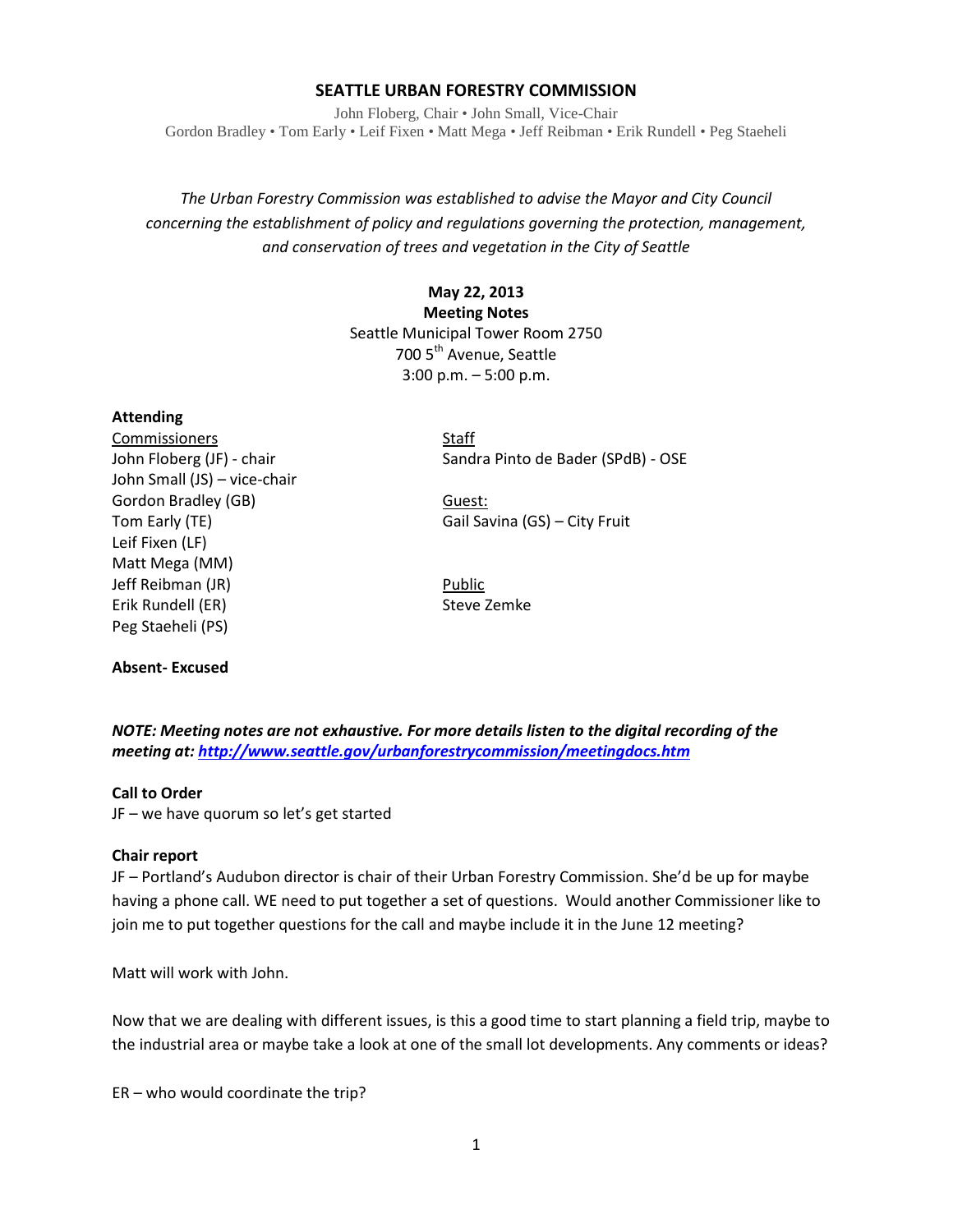SPdB – I could help organize

Pruning for views issues could also be something. Maybe have Mark Mead to go out with us.

MM – maybe go look at some Green Factor developments

 $LF$  – in industrial areas the issue is trucks hitting trees?

JF – plantable space is an issue too.

JS – would be good to see the difference of impacts to trees based on traffic patterns, in industrial areas 18 wheelers are going 40 mph, very different to residential streets.

Maybe August meeting – do a visit to a small development with Janet Oslund.

GB – look at the work plan and see what issues are interesting: pruning, green factor, institutions, look at all the things that would be informed by a trip.

PUT TOGETHER LIST OF DIFFERENT ISSUES

JF – how does everyone feel about cancelling the July 3 meeting?

It was agreed that we would cancel the July 3 meeting.

#### **City Fruit briefing**

Gail Sabina – art project in Madison Mark putting foot socks on fruit trees to protect apples – blushing orchards

Founded 5 years ago. Small non-profit organization. Organized around the idea of urban fruit trees. Mission: City Fruit promotes the cultivation of urban fruit in order to nourish people, build community and protect the climate.

Are currently partnering with different departments in the City. Parks, DON, OSE, Housing. Fruit trees play a special role (they are part of the UF and we recognize that their benefits are fewer than larger trees) they become an entry point for people to interact with trees. Orchards in Seattle are a remnant of the past and connects people to Seattle's past.

Seattle made it in the NY Times – Beacon food forest and urban orchard stewards were featured in the New York Times. People feel strongly about fruit trees and are highly motivated to plant them and take care of them. If the fruit is allowed to fall on the ground it becomes a nuisance. Last year we harvested over 30,000 lbs of fruit that was donated to food centers.

Working on fruit trees on public property. Working with Parks department restoring old orchards that have been neglected. Received grant from State Department to train urban orchard stewards. Similar to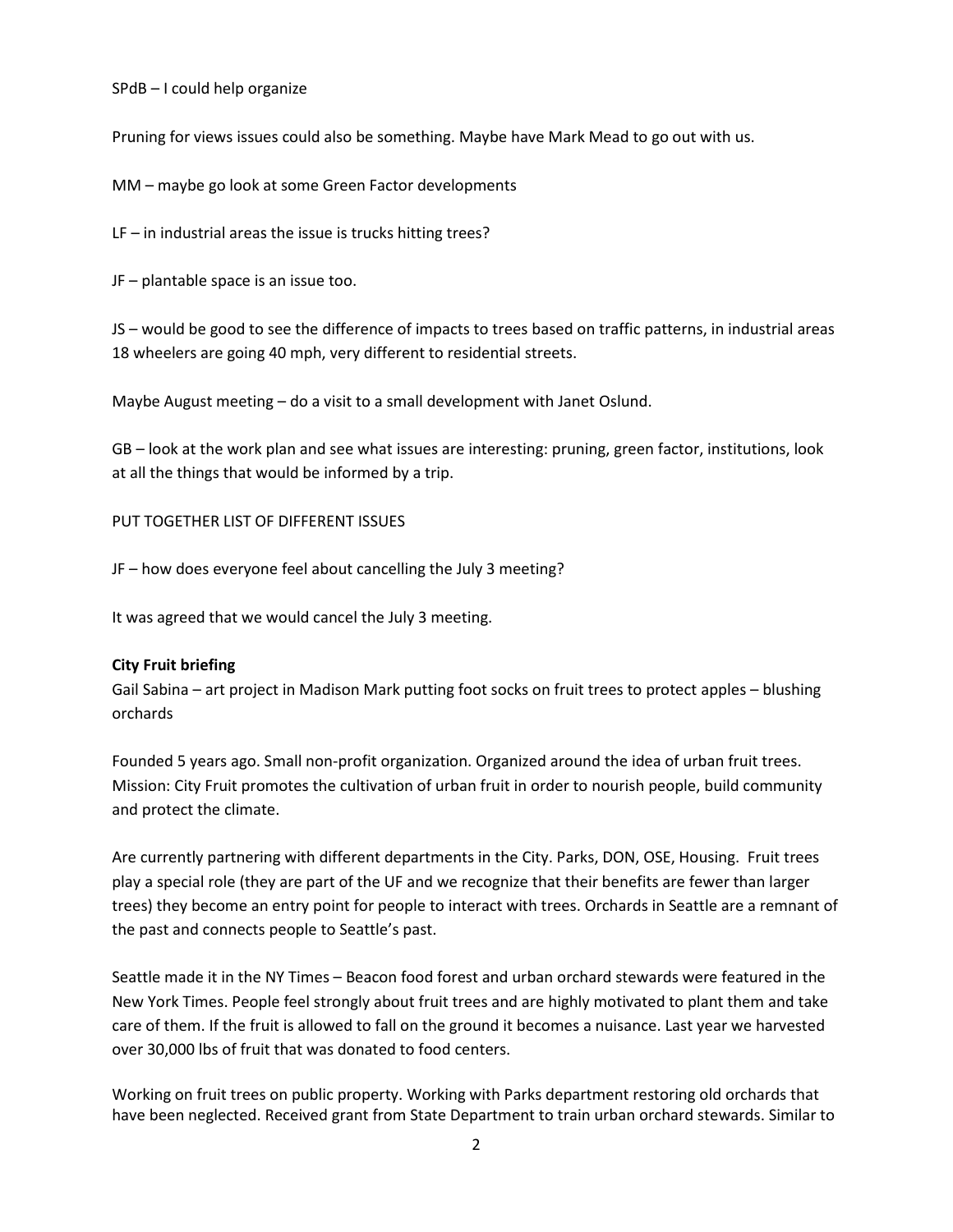GSP. Have 10 parks with stewards. Have 65 stewards. Jose Rizal used to be all Blackberry. Now there are 26 trees producing fruit. They help build community. Now have SDOT property, WSDOT property along I-90, Seattle Housing Authority put in another orchard. Most fruit trees are on people's yards. Do trainings and classes. Also working with the P-Patch with a pilot program. The public education piece is huge. This is just a taste of what we are doing.

We are also promoting planting appropriate size and type of fruit trees. Las year did 100 fruit trees in the Rainier Valley. Working to get them planted properly.

Fourth area is food harvesting (there is another group, solid ground, doing this too). Average tree gives 100 lbs. This is the tip of the iceberg. Hire harvesters because they are cheaper than volunteers and are providing jobs. Older, non-English speakers are assistant harvesters.

Fifth area is mapping and inventorying of fruit trees. Have an on-line map. Had grant to do GIS system to continue developing the map. Exploring the idea of putting plaques on trees that are notable. Do also a scanable to get info via a mobile app.

Don't have the money to do more work than last year. There is a great demand. At least 10 more parks that have orchards that need stewards. There are more p-patches with fruit trees. Would like to grow the harvest program by one neighborhood a year. Would like to do more education.

This year the operating budget is \$60K. have some grant money to do add-ons (signage in parks) to do the basic is \$60K. We are a non-profit, for the first two-years nobody got paid. Now have two part time people that get small salaries. This is not a sustainable situation. Raising the money takes time.

Next year we'll need \$146K. We can raise \$44K through fund-raising at grassroots level. But we need help with the \$100K. That's our predicament.

We've been working in partnership with the City of Seattle. Parks – train stewards and restore orchards, DON – training p-patch, Food banks – Human Service Departments provides money for them to buy food (we are donating the fruit). Liaison between SDOT and fruit trees in their property. The City likes this programs, City Fruit has generated all the funds but it's no longer a sustainable situation. We want these partnerships to continue. Would like to ask the UFC to use its influence, to create a formal relationship with the City and figure out how to get more sustainable funding for the programs not to go away.

TE – Have you had conversations with Seattle Public Schools.

Gail – tried to work with the administration

JR – go with separate principals.

TE – by selling the local fruit to the schools could get revenue.

Gail – fruit is harvested when school is out.

Peg- Parks'programs during the summer. Selling the fruit to day cares.

Gail – I'm working with them right now.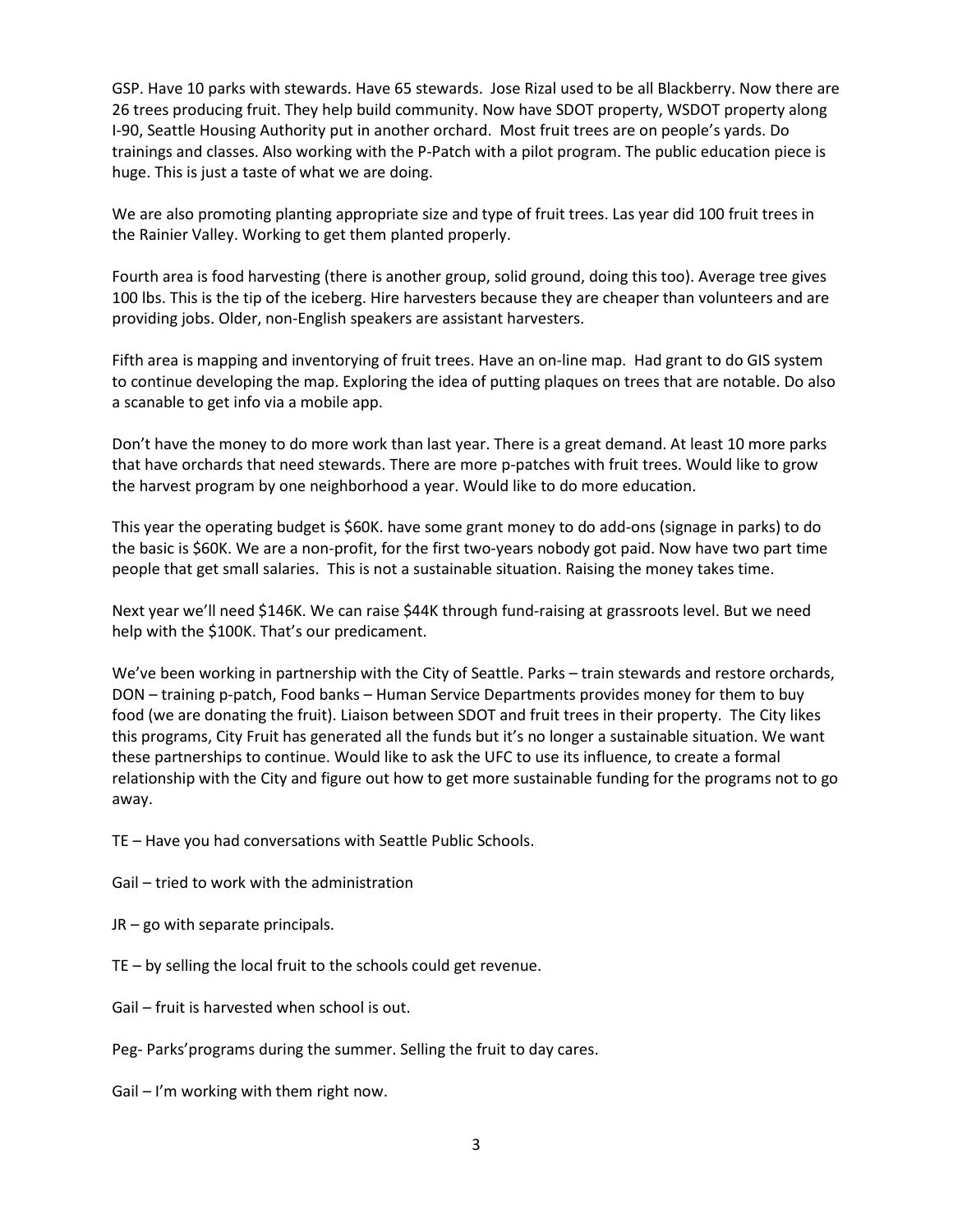Erik – where are the grants coming from?

Gail – Puget Sound Energy, DON, Dept of Natural Resources, a variety of organizations interested in the environmental and food aspect. Are exploring selling in different locations and a viable business model. Maybe someone that wants to make jam.

Peg – what's the dollar number you are looking for?

Gail – Need \$100K. Would give two ¾ staff and a part time to coordinate stewards and part time to do harvesting.

JF – how about going to Parks and asking them to pay for the services. There are different ways of supporting departments. Like the idea of having a distributor and an initiative associated with a grant. Grants want to seed something. You need to achieve sustainability.

JR – Forterra and the GSP has this model. Forterra got things going and are moving to a sustainable place.

JF – approach Forterra to see if they are interested in supporting.

JR – working with different departments helps you lobby with the support of champions in different departments.

Peg – need to look into the mission of the organization you are attached to.

JF – what's the vision. Why grow to \$140K and not \$300K.

Peg – a different angle could be to partner with the hospitals, maybe UW Public Health.

LF – is this a program to support trees or support food.

PS – money comes from different sources.

JS – it's all about yield.

GB – how many private trees do you harvest

Gail – around 300. We don't charge but would like to charge.

Peg – work on the value of the trees and go after that source of money (environmental value); community value (DON, Parks). It's a pie, and go after several funding sources. Maybe six pieces of funding. Then figure out what City departments and what non-City funding sources might be. Invasives removal, health impacts of preventing vermin. Think big.

SM – Jana's program has limit in being scaled up. Maybe partner up with them.

GB – Do you have a business plan? There are organizations that

It would be most efficient to partner up with nurseries. Now working with two nurseries.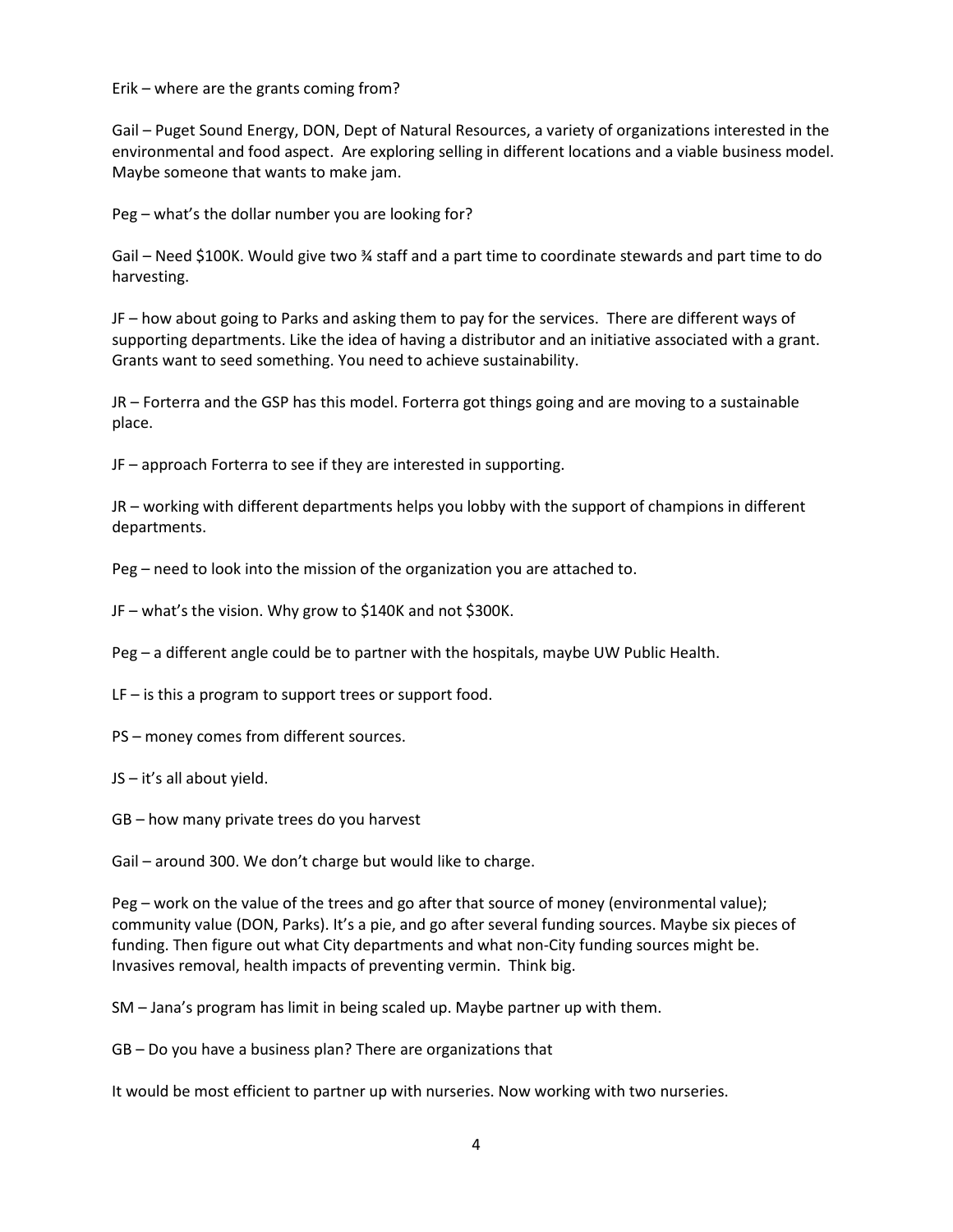## **Recommendation on Small Lot Development in SF zones - continues**

Tree points:

JR – This is compatible and it makes sense if this development pattern moves forward then the point system would work. 2000 sqft would e the smallest lot allowed. Tree point system kicks in at 2,000 sqft.

Required to provide one credit (1 small tree), 2 credits (small/med), 3 credits (med/large) and 4 (large trees). 2 credit for every 200 sqft of lot area after 2,000. Would still get a street tree requirement. The developer would pay for that.

Peg – by the time you have a driveway and setbacks you might not be able to fit a street tree.

JR – a couple of factors that could make it possible.

Peg – if they have an alley they would get a tree. If they have a garage with driveway. There should be a fee in lieu. We need to track this. The point system doesn't apply to street trees.

JF – make recommendation that street trees be required and fee in lieu applied if can't fit a street tree. As soon as the lot gets to a certain size it would be required to have one small tree.

Peg – why do we give a parcel an out. Why aren't all parcels required to plant a tree. I would not give any parcel an out in residential areas.

JR – recommendation on the point system.

JS – it's an inconsistency between the two systems.

JR – easier to adjust the tree point proposal. Move everything down 200 sqft. 2,000 sqft tree needs one tree (one point). There has to be setbacks and they should have room to plant a tree.

LF – could we have just a standard rule for all lots all development?

JR – when you subdivide, all lots would have tree requirements.

JR – it doesn't make sense. Single Family development is different because it has setbacks. When you get into multi-family you shift the balance of benefit towards density. It's more flexible. They already have a system for large projects (Green Factor). As an architect I think it's working pretty well.

LF – the issue I'm trying to avoid is having different values for trees in different areas of the city.

PG – Observe development patterns over a few years to see if it's working.

JR – the Green Factor is designed to be more flexible than what I think we need to be in SF.

PS- would rather leave the SF pretty simple. Green Factor needs professional help.

JR – Change to the tree point system. I'll write the draft recommendation.

JS – use 1,000 sqft as the number to deduct from rather than 2,000. If we go to zero then trees might not survive.